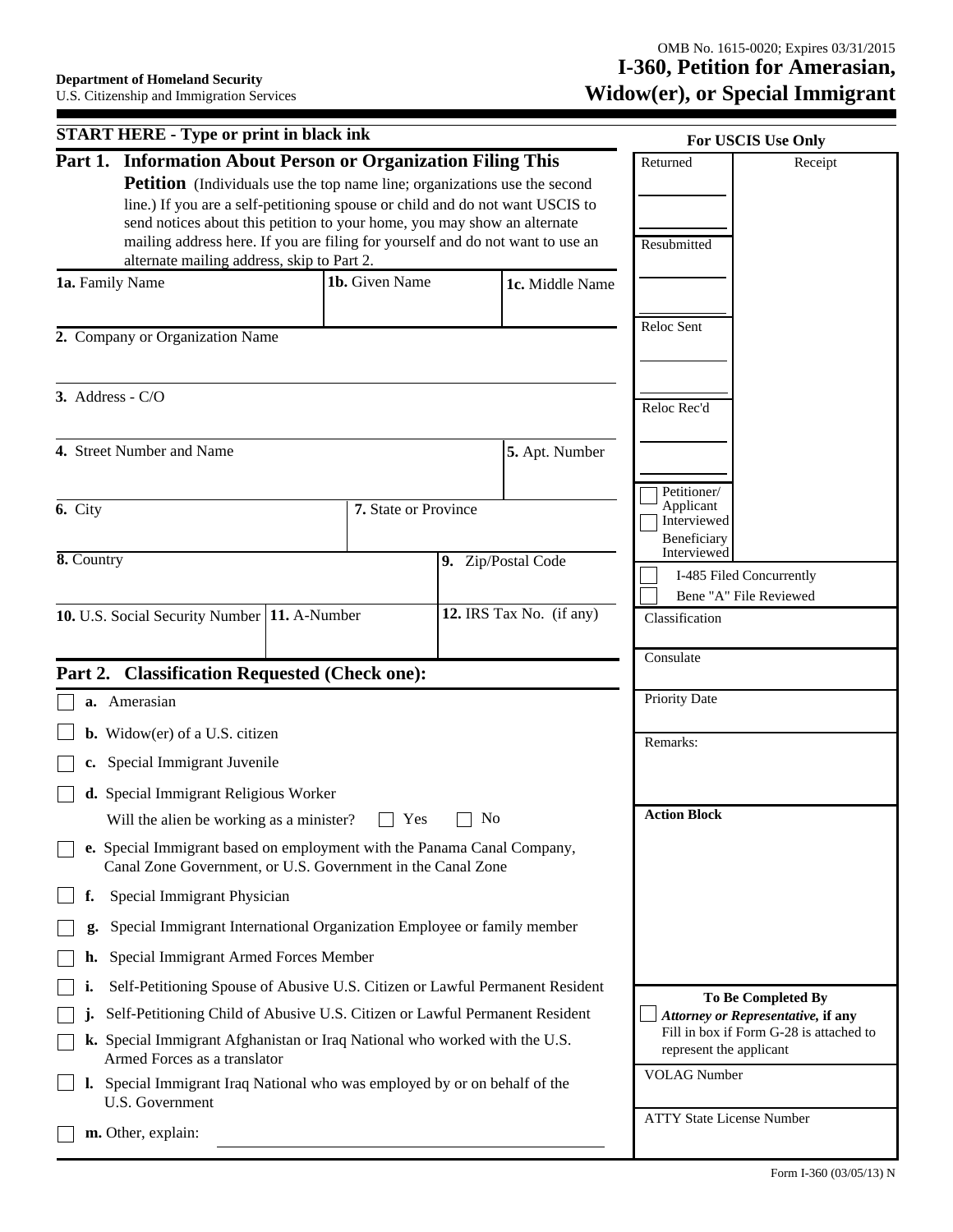# **Part 3. Information About the Person for Whom This Petition Is Being Filed**

| <b>1a.</b> Family Name <i>(Last Name)</i> | <b>1b.</b> Given Name <i>(First Name)</i> | 1c. Middle Name |
|-------------------------------------------|-------------------------------------------|-----------------|
|                                           |                                           |                 |

2. Address - C/O

|    | <b>3a.</b> Street Number and Name                   |                                    |                                                                                                                                                                                                                                                                   |  |                                                              |  |                                    |  | 3b. Apt. Number                            |
|----|-----------------------------------------------------|------------------------------------|-------------------------------------------------------------------------------------------------------------------------------------------------------------------------------------------------------------------------------------------------------------------|--|--------------------------------------------------------------|--|------------------------------------|--|--------------------------------------------|
| 4. | City                                                |                                    |                                                                                                                                                                                                                                                                   |  |                                                              |  | 5. State or Province               |  |                                            |
| 6. | Country                                             |                                    |                                                                                                                                                                                                                                                                   |  |                                                              |  | 7. Zip/Postal Code                 |  |                                            |
| 8. |                                                     | Date of Birth<br>(mm/dd/yyyy)      | 9. Country of Birth                                                                                                                                                                                                                                               |  |                                                              |  | 10. U.S. Social Security<br>Number |  | 11. A-Number $(if any)$                    |
|    |                                                     | 12. Marital Status:                | Married<br>Single                                                                                                                                                                                                                                                 |  | Divorced                                                     |  | Widowed                            |  |                                            |
|    |                                                     |                                    | 13. Complete the items below if this person is in the United States. If an item is not applicable or the answer is "none," leave the<br>space blank. Provide data below for the passport or other document used at the time of last arrival to the United States. |  |                                                              |  |                                    |  |                                            |
| a. |                                                     | Date of Arrival (mm/dd/yyyy)       |                                                                                                                                                                                                                                                                   |  | <b>b.</b> I-94 Number                                        |  |                                    |  |                                            |
| c. |                                                     | Passport Number                    |                                                                                                                                                                                                                                                                   |  |                                                              |  | d. Travel Document Number          |  |                                            |
| е. | Country of Issuance for Passport or Travel Document |                                    |                                                                                                                                                                                                                                                                   |  | f. Expiration Date for Passport or<br><b>Travel Document</b> |  |                                    |  |                                            |
| g. |                                                     | <b>Current Nonimmigrant Status</b> |                                                                                                                                                                                                                                                                   |  | <b>h.</b> Current Status Expires<br>on $(mm/dd/yyyy)$        |  |                                    |  |                                            |
|    |                                                     | Part 4. Processing Information     |                                                                                                                                                                                                                                                                   |  |                                                              |  |                                    |  |                                            |
| 1. |                                                     | status cannot be granted.          | Provide information on which U.S. consulate you want notified if this petition is approved, and if any requested adjustment of                                                                                                                                    |  |                                                              |  |                                    |  |                                            |
|    | a.                                                  | U.S. Consulate: City               |                                                                                                                                                                                                                                                                   |  | <b>b.</b> Country                                            |  |                                    |  |                                            |
| 2. |                                                     |                                    | If you gave a U.S. address in Part 3, print the person's foreign address below. If his or her native alphabet does not use Roman<br>letters, print his or her name and foreign address in the native alphabet.                                                    |  |                                                              |  |                                    |  |                                            |
|    | Name<br>a.                                          |                                    |                                                                                                                                                                                                                                                                   |  | <b>b.</b> Address                                            |  |                                    |  |                                            |
|    | c.                                                  |                                    | Gender of the person for whom this petition is being filed:                                                                                                                                                                                                       |  | Male                                                         |  | Female                             |  |                                            |
|    | d.                                                  | one?                               | Are you filing any other petitions or applications with this                                                                                                                                                                                                      |  | No                                                           |  | Yes                                |  | (How many?)                                |
|    | e.                                                  | proceedings?                       | Is the person this petition is for in deportation or removal                                                                                                                                                                                                      |  | No                                                           |  |                                    |  | Yes (Explain on a separate sheet of paper) |
|    | f.                                                  |                                    | Has the person for whom this petition is being filed ever<br>worked in the U.S. without permission?                                                                                                                                                               |  | No                                                           |  |                                    |  | Yes (Explain on a separate sheet of paper) |
|    | g.                                                  | petition?                          | Is an application for adjustment of status attached to this                                                                                                                                                                                                       |  | No                                                           |  | Yes (Attach a full explanation)    |  |                                            |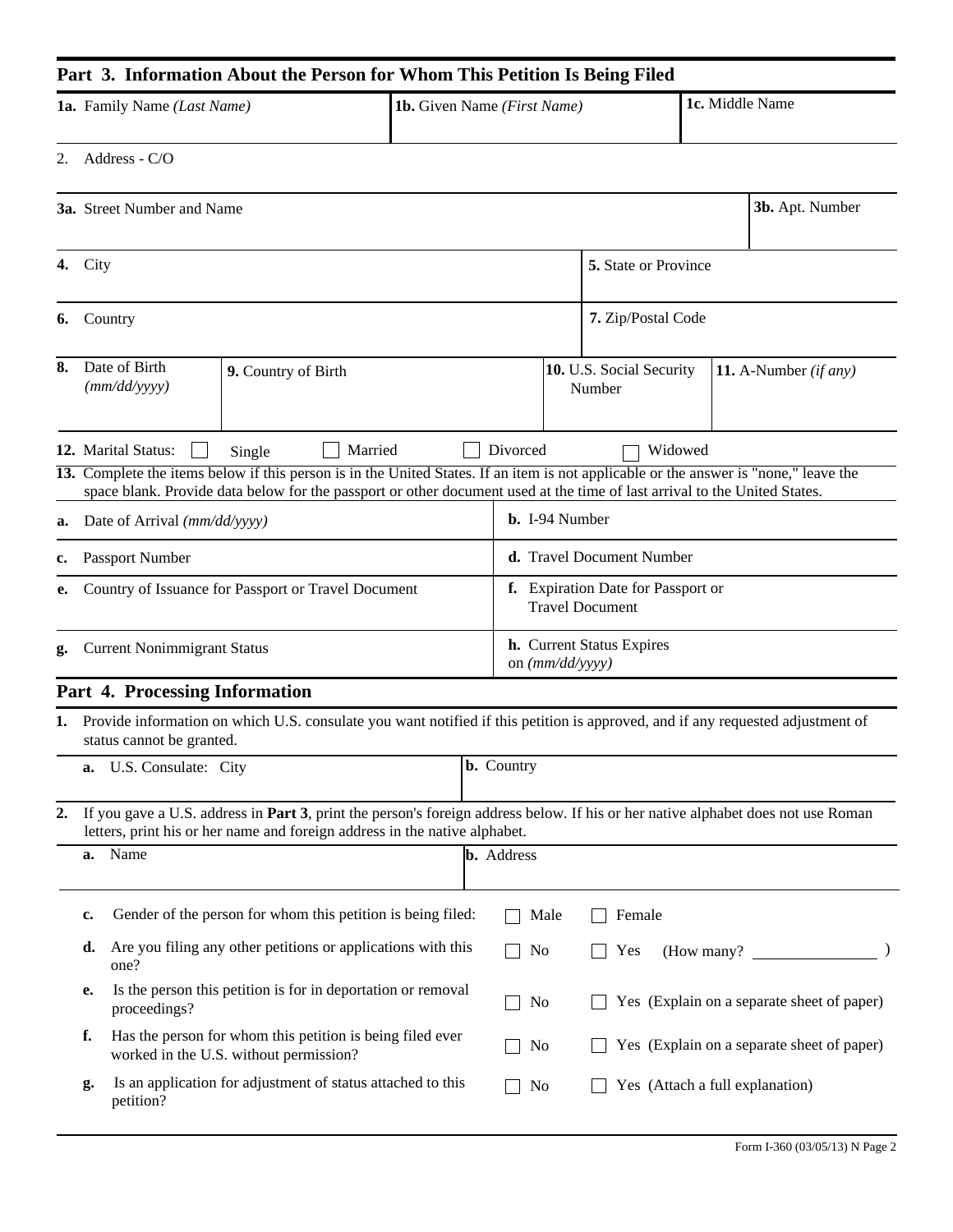#### **Part 5. Complete Only If Filing for an Amerasian**

| Section A. Information about the mother of the Amerasian |                                             |                 |  |  |  |  |
|----------------------------------------------------------|---------------------------------------------|-----------------|--|--|--|--|
| <b>1a.</b> Family Name                                   | 1 <b>b.</b> Given Name                      | 1c. Middle Name |  |  |  |  |
| 2. Living? $\Box$ No (Give date of death                 | $\exists$ Yes (Complete address line below) | Unknown         |  |  |  |  |
|                                                          |                                             |                 |  |  |  |  |

**3.** Address

## **Section B. Information about the father of the Amerasian:**

If possible, attach a notarized statement from the father regarding parentage. Explain on a separate paper any question you cannot fully answer in the space provided on this form. (Attach a full explanation.)

| 1a. Family Name                                                                                                                                                                                                                                                     | 1b. Given Name                    | 1c. Middle Name       |  |  |  |  |
|---------------------------------------------------------------------------------------------------------------------------------------------------------------------------------------------------------------------------------------------------------------------|-----------------------------------|-----------------------|--|--|--|--|
| 2. Date of Birth (mm/dd/yyyy)                                                                                                                                                                                                                                       | 3. Country of Birth               |                       |  |  |  |  |
| $\neg$ No (Give date of death<br>4. Living?                                                                                                                                                                                                                         | Yes (Complete address line below) | Unknown               |  |  |  |  |
| 5. Home Address                                                                                                                                                                                                                                                     |                                   |                       |  |  |  |  |
| 6. Home Phone Number                                                                                                                                                                                                                                                | 7. Work Phone Number              |                       |  |  |  |  |
| 8. At the time the Amerasian was conceived:<br><b>a.</b> The father was in the military (indicate branch of service below and give service number here):                                                                                                            |                                   |                       |  |  |  |  |
| Air Force<br>Navy<br>Army                                                                                                                                                                                                                                           | Marine Corps                      | <b>Coast Guard</b>    |  |  |  |  |
| The father was a civilian employed abroad. Attach a list of names and addresses of organizations which employed him at that<br>$\mathbf{b}$ .<br>time.                                                                                                              |                                   |                       |  |  |  |  |
| The father was not in the military and was not a civilian employed abroad. Attach a full explanation of the circumstances.<br>c.                                                                                                                                    |                                   |                       |  |  |  |  |
| Part 6. Complete Only If Filing for a Special Immigrant Juvenile Court Dependent                                                                                                                                                                                    |                                   |                       |  |  |  |  |
| Section A. Information about the juvenile                                                                                                                                                                                                                           |                                   |                       |  |  |  |  |
| List any other names used                                                                                                                                                                                                                                           |                                   |                       |  |  |  |  |
| Answer the following questions regarding the person for whom the petition is being filed. If you answer "No," explain on a separate<br>sheet of paper.                                                                                                              |                                   |                       |  |  |  |  |
| a. Have you been declared dependent upon a juvenile court in the United States, or have you been<br>legally committed to, or placed under the custody of, an agency or department of a State, or an<br>individual or entity appointed by a State or juvenile court? |                                   | Yes<br>No             |  |  |  |  |
| <b>b.</b> Has a juvenile court declared that reunification with one or both of your parents is not viable due to<br>abuse, neglect, abandonment, or a similar basis under State law?                                                                                |                                   | Yes<br>N <sub>0</sub> |  |  |  |  |

**c.** Have you been the subject of proceedings in which it was determined that it would not be in your best interest to be returned to your or your parent's country of nationality or last habitual residence? No P Yes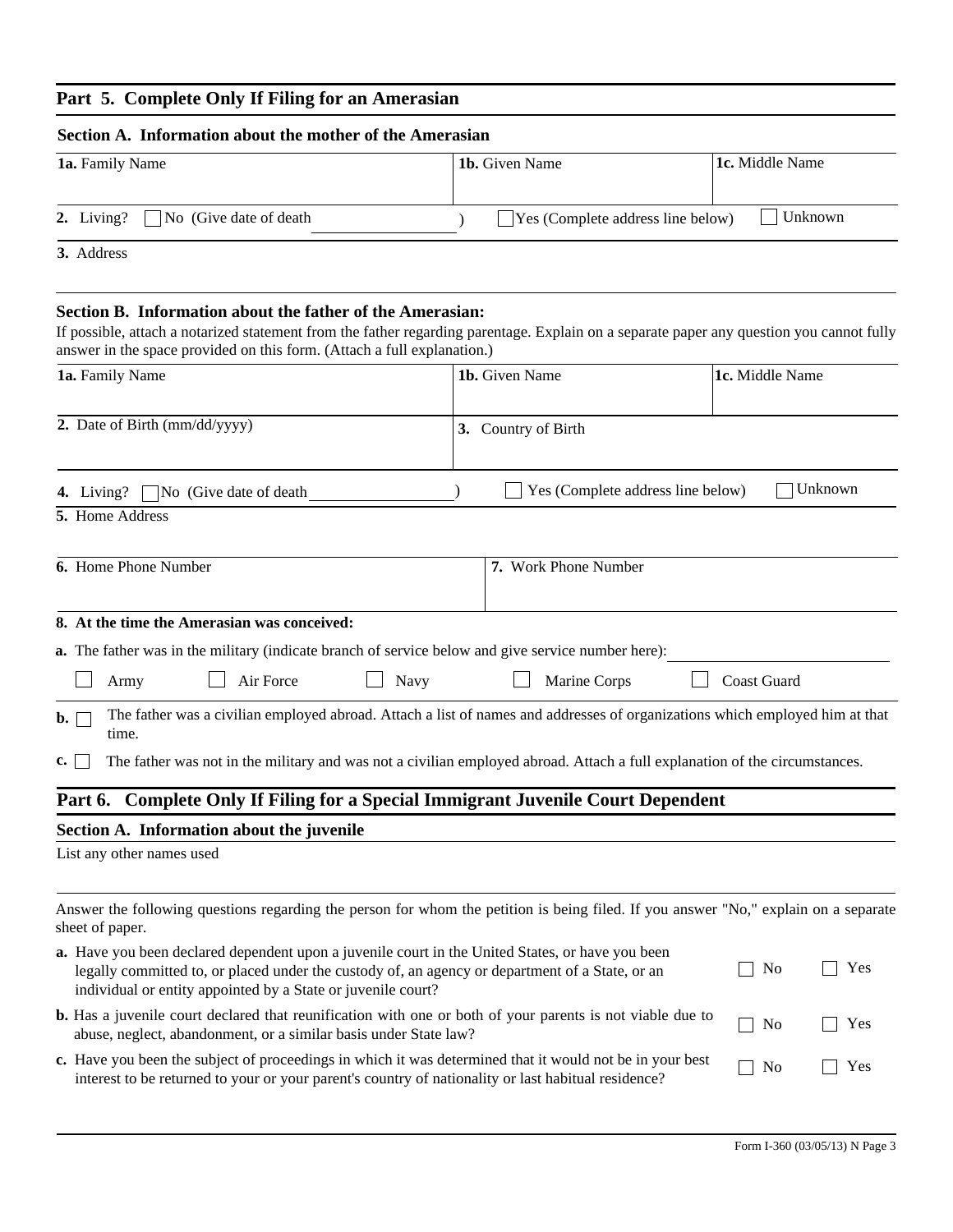## **Part 7. Complete Only if Filing as a Widow/Widower, a Self-petitioning Spouse of an Abuser, or as a Self-petitioning Child of an Abuser**

### **Section A. Information about the U.S. citizen husband or wife who died or about the U.S. citizen or lawful permanent resident abuser**

| permanent resident abuser                                                                                       |                                                            |                |                                                                                                                                      |
|-----------------------------------------------------------------------------------------------------------------|------------------------------------------------------------|----------------|--------------------------------------------------------------------------------------------------------------------------------------|
| 1a. Family Name                                                                                                 |                                                            | 1b. Given Name | 1c. Middle Name                                                                                                                      |
| 2. Date of Birth $\left(\frac{mm}{dd}{\vee}$ yyyy $\right)$ 3. Country of Birth                                 |                                                            |                | 4. Date of Death $(mm/dd/yyyy)$                                                                                                      |
| 5. He or she is now, or was, at time of death a (check one):                                                    |                                                            |                |                                                                                                                                      |
| a. U.S. citizen born in the United States                                                                       |                                                            |                |                                                                                                                                      |
|                                                                                                                 | <b>b.</b> U.S. citizen born abroad to U.S. citizen parents |                |                                                                                                                                      |
|                                                                                                                 | c. U.S. lawful permanent resident (Provide A#)             |                |                                                                                                                                      |
|                                                                                                                 | $d$ . U.S. citizen through naturalization (Provide A#)     |                |                                                                                                                                      |
| e. Other, explain                                                                                               | the contract of the contract of the contract of            |                |                                                                                                                                      |
| Section B. Additional information about you                                                                     |                                                            |                |                                                                                                                                      |
| 1. How many times have you<br>been married?                                                                     | 2. How many times was the<br>person in Section A married?  |                | 3. Give the date and place where you and the person in Section A<br>were married. (If you are a self-petitioning child, write "N/A") |
| 4. When did you live with the person named in Section A? From (Month/Year)                                      |                                                            |                | until ( <i>Month/Year</i> )                                                                                                          |
| 5. If you are filing as a widow/widower, were you legally separated at the<br>time of the U.S. citizen's death? |                                                            | No             | Yes (Attach explanation)                                                                                                             |
| together with that person at that address:                                                                      |                                                            |                | 6. Give the last address at which you lived together with the person named in Section A, and show the last date that you lived       |
|                                                                                                                 |                                                            |                |                                                                                                                                      |
| 7. If you are filing as a self-petitioning spouse, have any of your children<br>filed separate self-petitions?  |                                                            | N <sub>0</sub> | Yes (Show child(ren)'s full names):                                                                                                  |
|                                                                                                                 |                                                            |                |                                                                                                                                      |
|                                                                                                                 |                                                            |                |                                                                                                                                      |
|                                                                                                                 |                                                            |                |                                                                                                                                      |
|                                                                                                                 |                                                            |                |                                                                                                                                      |
|                                                                                                                 |                                                            |                |                                                                                                                                      |
|                                                                                                                 |                                                            |                |                                                                                                                                      |
|                                                                                                                 |                                                            |                |                                                                                                                                      |
|                                                                                                                 |                                                            |                |                                                                                                                                      |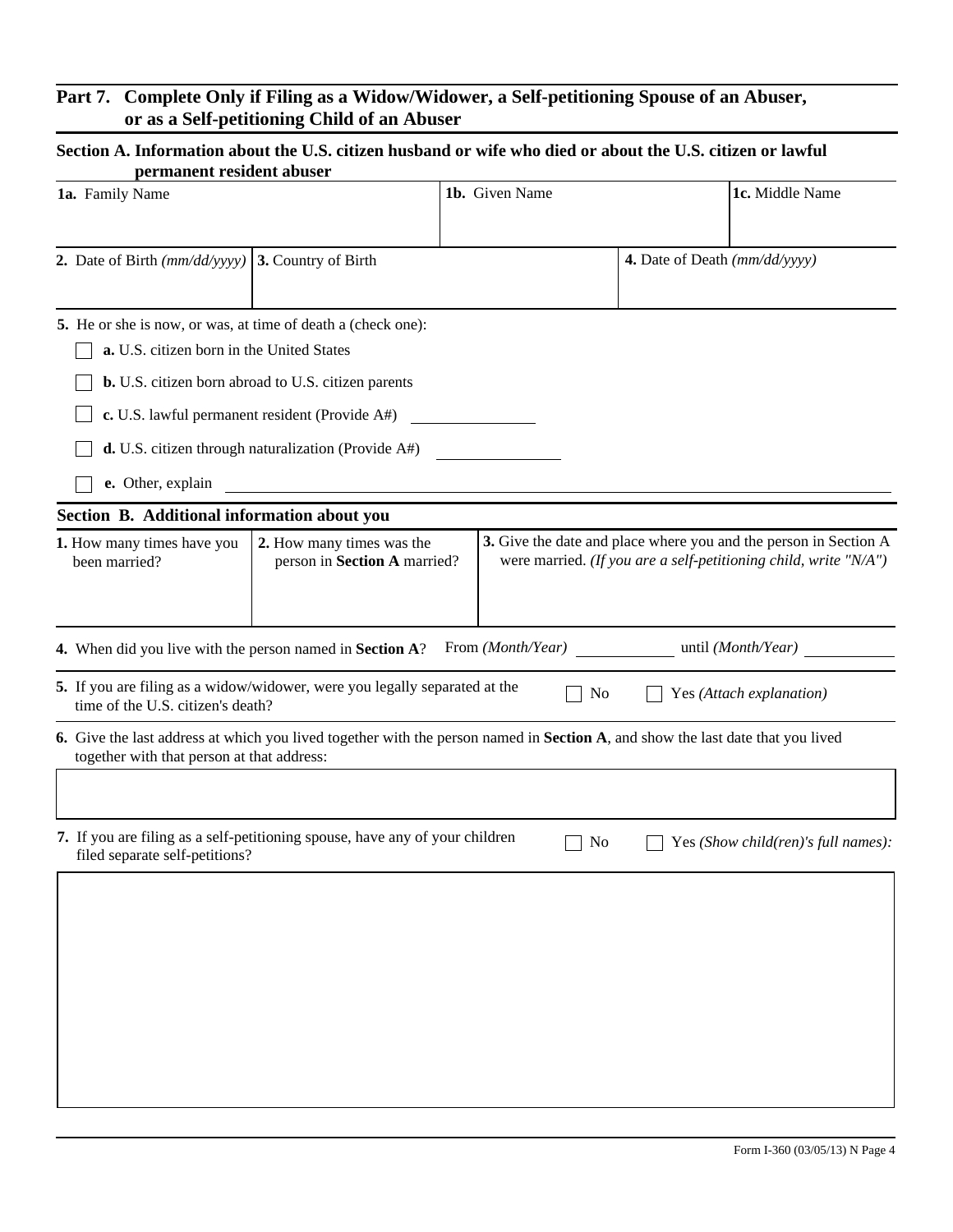## **Part 8. Complete Only If Filing a Special Immigrant Religious Worker Petition**

#### **Employer Attestation**

| <b>1.</b> Provide the following information about the prospective employer:                                                                                                         |                |     |
|-------------------------------------------------------------------------------------------------------------------------------------------------------------------------------------|----------------|-----|
| <b>a.</b> Number of members of the prospective employer's organization:                                                                                                             |                |     |
| <b>b.</b> Number of employees working at the same location where the beneficiary will be<br>employed:                                                                               |                |     |
| c. Number of aliens holding special immigrant or nonimmigrant religious worker status<br>currently employed or employed within the past 5 years:                                    |                |     |
| <b>d.</b> Number of Special Immigrant Religious Worker I-360 and Nonimmigrant Religious<br>Worker I-129 Petitions submitted by the prospective employer within the past 5 years:    |                |     |
| 2. Has the alien or any of the alien's dependent family members previously been admitted to the<br>United States for a period of stay in the R classification for the last 5 years? | N <sub>0</sub> | Yes |

If "Yes," complete the table below. List the alien and any dependent family member's prior periods of stay in the R classification in the United States for the last 5 years. Be sure to list only those periods in which the alien and/or family members were actually in the United States in the R classification.

**NOTE:** Submit photocopies of Form I-94 (Arrival-Departure Record), Form I-797 (Notice of Action), and/or other USCIS documents identifying these periods of stay in the R classification. If more space is needed, provide the information on additional sheets of paper.

|                                         | Period of Stay (mm/dd/yyyy)<br>m: To: |  |  |
|-----------------------------------------|---------------------------------------|--|--|
| Alien or Dependent Family Member's Name | From:                                 |  |  |
|                                         |                                       |  |  |
|                                         |                                       |  |  |
|                                         |                                       |  |  |
|                                         |                                       |  |  |
|                                         |                                       |  |  |
|                                         |                                       |  |  |
|                                         |                                       |  |  |
|                                         |                                       |  |  |
|                                         |                                       |  |  |
|                                         |                                       |  |  |
|                                         |                                       |  |  |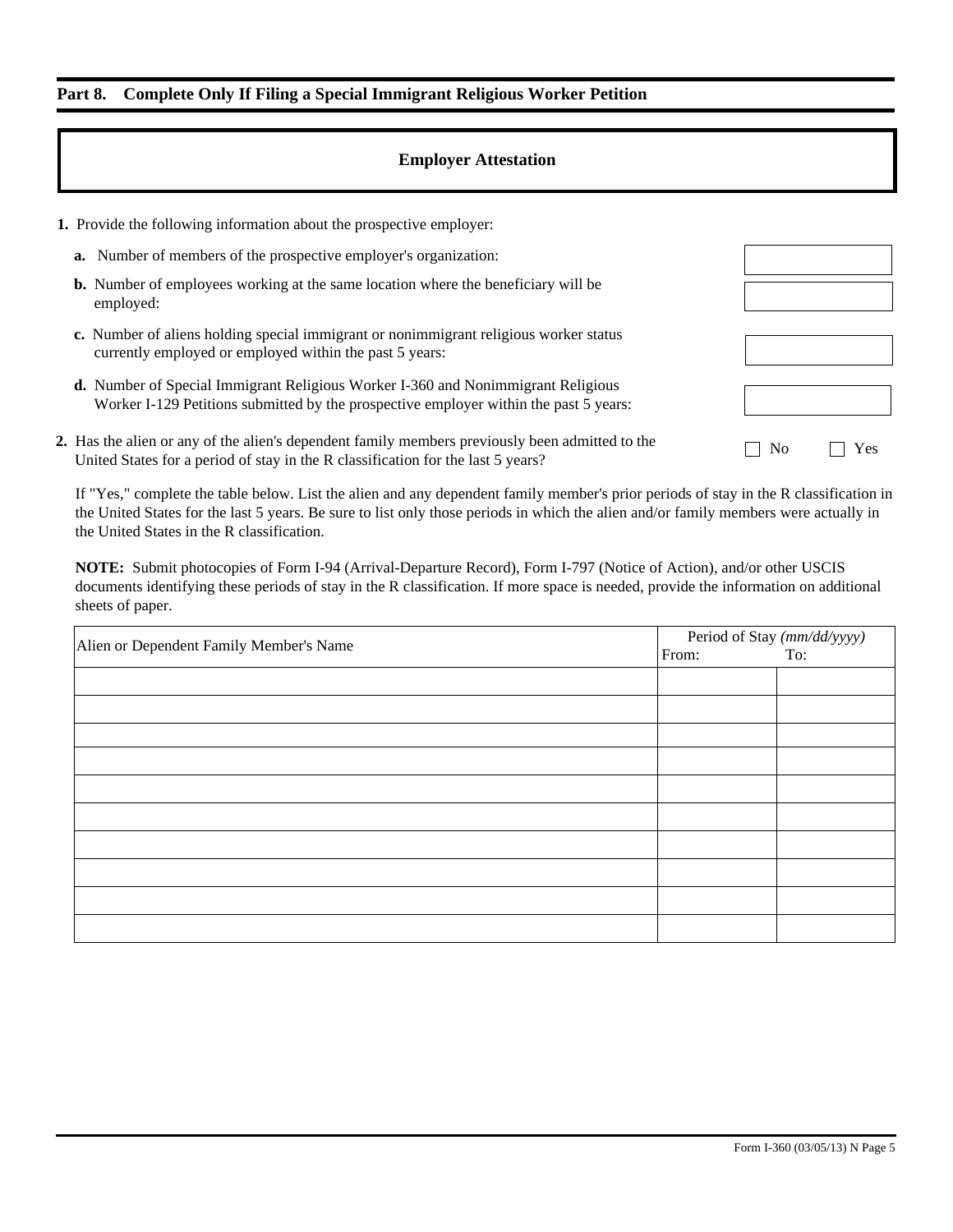**3.** Provide a summary of the type of responsibilities of those employees who work at the same location where the beneficiary will be employed. If additional space is needed, provide the information on additional sheets of paper.

| Summary of the Type of Responsibilities for That Position<br>Position |  |  |  |
|-----------------------------------------------------------------------|--|--|--|
|                                                                       |  |  |  |
|                                                                       |  |  |  |
|                                                                       |  |  |  |
|                                                                       |  |  |  |
|                                                                       |  |  |  |
|                                                                       |  |  |  |
|                                                                       |  |  |  |
|                                                                       |  |  |  |
|                                                                       |  |  |  |
|                                                                       |  |  |  |

**4.** Describe the relationship, if any, between the religious organization in the United States and the organization abroad of which the alien is a member.

**5.** Provide the following information about the prospective employment:

**a.** Title of position offered.

**b.** Detailed description of the alien's proposed daily duties.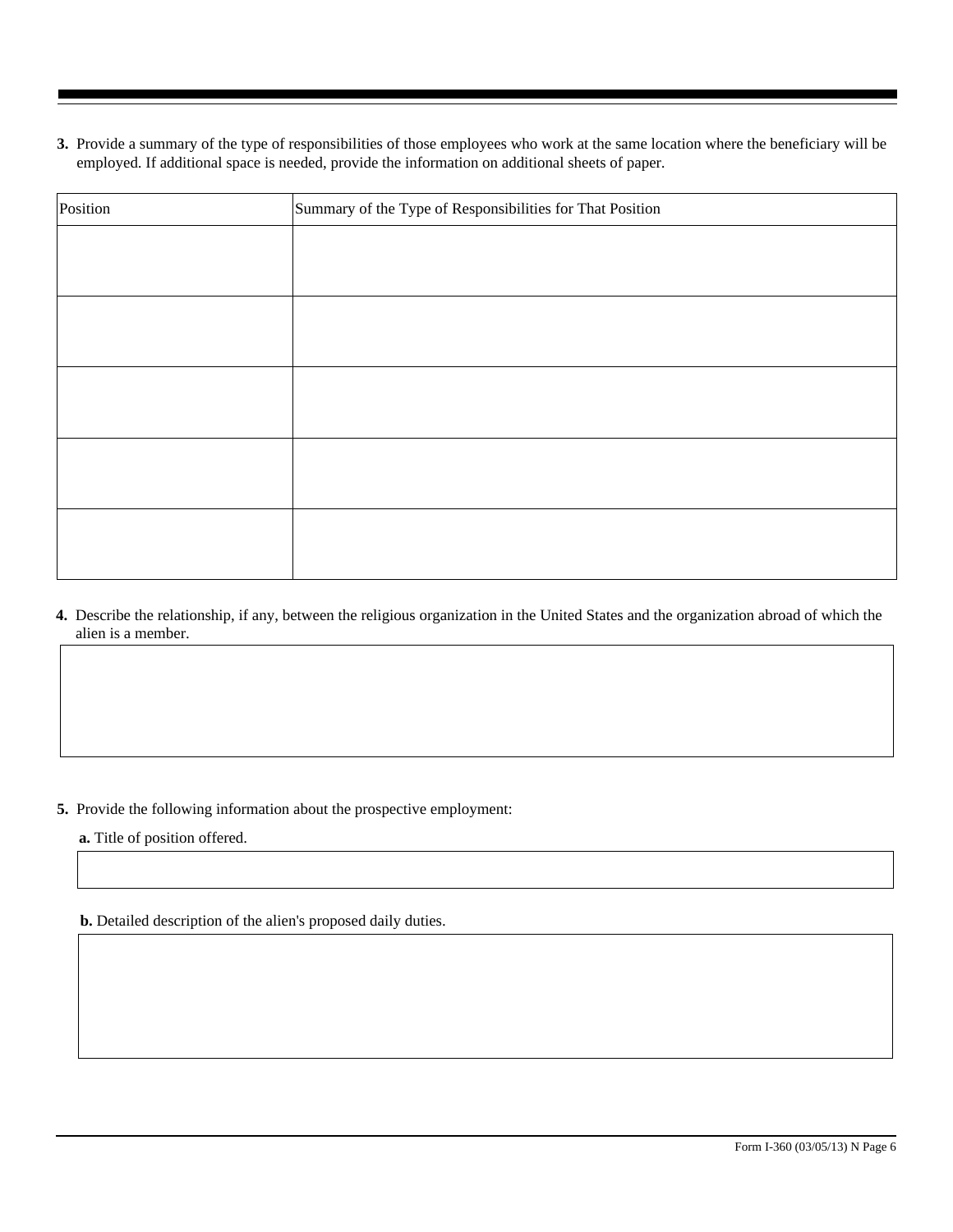**c.** Description of the alien's qualifications for the position offered.

**d.** Description of the proposed salaried and/or non-salaried compensation.

**e.** List of the specific address(es) or location(s) where the alien will be working.

Does the prospective employer attest to all of the requirements described in statements 6 through 12 below?

**6.** The prospective employer is a bona fide non-profit religious organization or a bona fide organization that is affiliated with the religious denomination and is tax exempt as described in section  $501(c)(3)$  of the Internal Revenue Code of 1986, subsequent amendment, or equivalent sections of prior enactments of the Internal Revenue Code. If the prospective employer is affiliated with the religious denomination, complete the Religious Denomination Certification included in this form.

 $\bigcap$  Yes  $\bigcap$  No (If "No," attach explanation(s))

**7.** The prospective employer is willing and able to provide salaried and/or non-salaried compensation at a level that the alien and any dependents will not become a public charge.

 $\bigcap$  Yes  $\bigcap$  No (If "No," attach explanation(s))

**8.** The funds to pay the prospective employee's compensation do not include any monies obtained from the alien, excluding reasonable donations or tithing to the religious organization.

 $\bigcap$  Yes  $\bigcap$  No (If "No," attach explanation(s))

**9.** If the position is not a religious vocation, the prospective employee will not engage in secular employment, and the prospective employer will provide salaried and/or non-salaried compensation.

 $\bigcap$  Yes  $\bigcap$  No (If "No," attach explanation(s))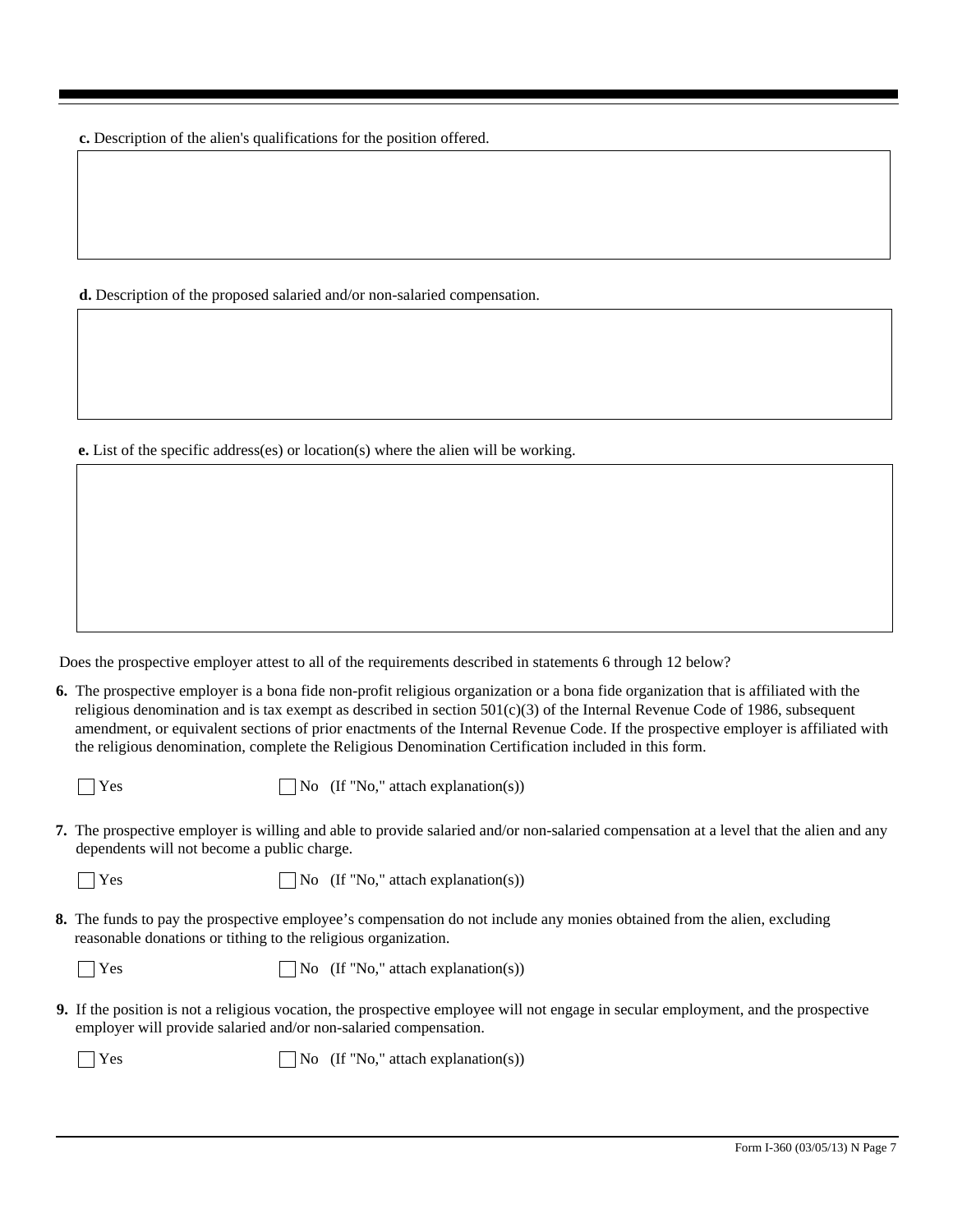**10.** The offered position is full time, requiring at least an average of 35 hours of work per week.

 $\Box$  No (If "No," attach explanation(s))

- **11.** The alien has been a religious worker for at least 2 years immediately before Form I-360 was filed and is otherwise qualified for the position offered.
	- $\Box$  Yes  $\Box$  No (If "No," attach explanation(s))
- **12.** The alien has been a member of the prospective employer's denomination for at least 2 years immediately before Form I-360 was filed.

|  | ۰,<br>٧<br>× |
|--|--------------|
|  |              |

 $\Box$  No (If "No," attach explanation(s))

**I certify or attest under penalty of perjury under the laws of the United States of America that the contents of this attestation, and the evidence submitted, are true and correct.**

| Signature                                                                           | Date (mm/dd/yyyy) |                         |          |
|-------------------------------------------------------------------------------------|-------------------|-------------------------|----------|
| <b>Printed Name</b>                                                                 |                   | Title                   |          |
|                                                                                     |                   |                         |          |
| Employer/Organization Name                                                          |                   |                         |          |
|                                                                                     |                   |                         |          |
| Employer/Organization Street Address (Do not use a post office or private mail box) |                   | Suite Number            |          |
| City                                                                                | State             |                         | Zip Code |
| Daytime Phone Number<br>Fax Number (if any)<br>(with area code)                     |                   | E-Mail Address (if any) |          |
|                                                                                     |                   |                         |          |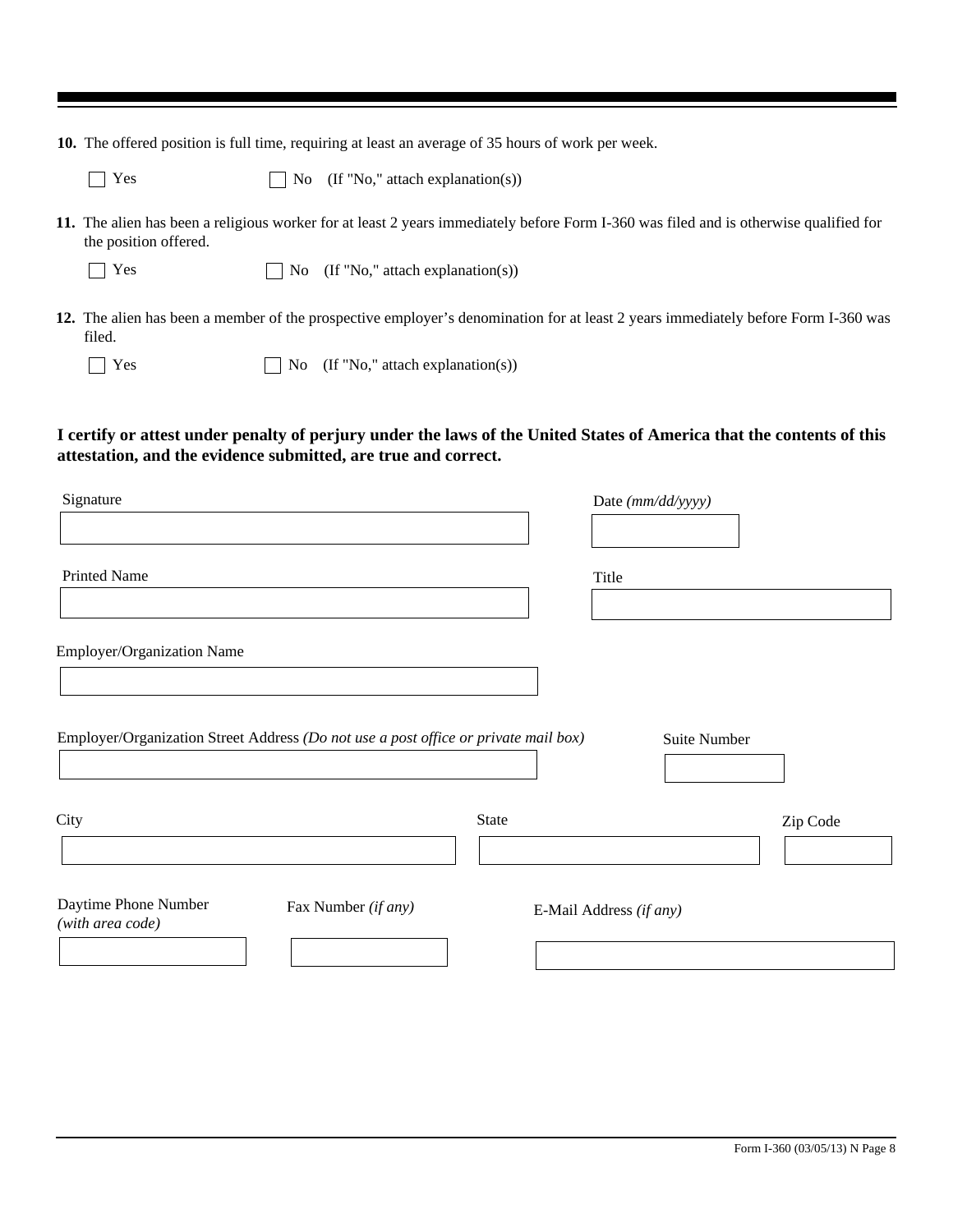### **Religious Denomination Certification**

#### **I certify under penalty of perjury under the laws of the United States of America that:**

*Name of Petitioning Organization*

is affiliated with:

#### *Name of Religious Denomination*

and that the attesting *religious* organization within the religious denomination is tax-exempt as described in section 201(c)(3) of the Internal Revenue Code of 1986, or equivalent sections of prior enactments of the Internal Revenue Code. The contents of this certification are true and correct to the best of my knowledge.

Signature

Printed Name

Title

Date *(mm/dd/yyyy)*

Name of Attesting Religious Organization within the religious denomination

Street Address of the Attesting Religious Organization within the religious denomination *(do not use a post office or private mail box)*

Suite Number

**City** 

State

Zip Code

Daytime Phone Number *(with area code)*

Fax Number *(if any)*

E-Mail Address *(if any)*

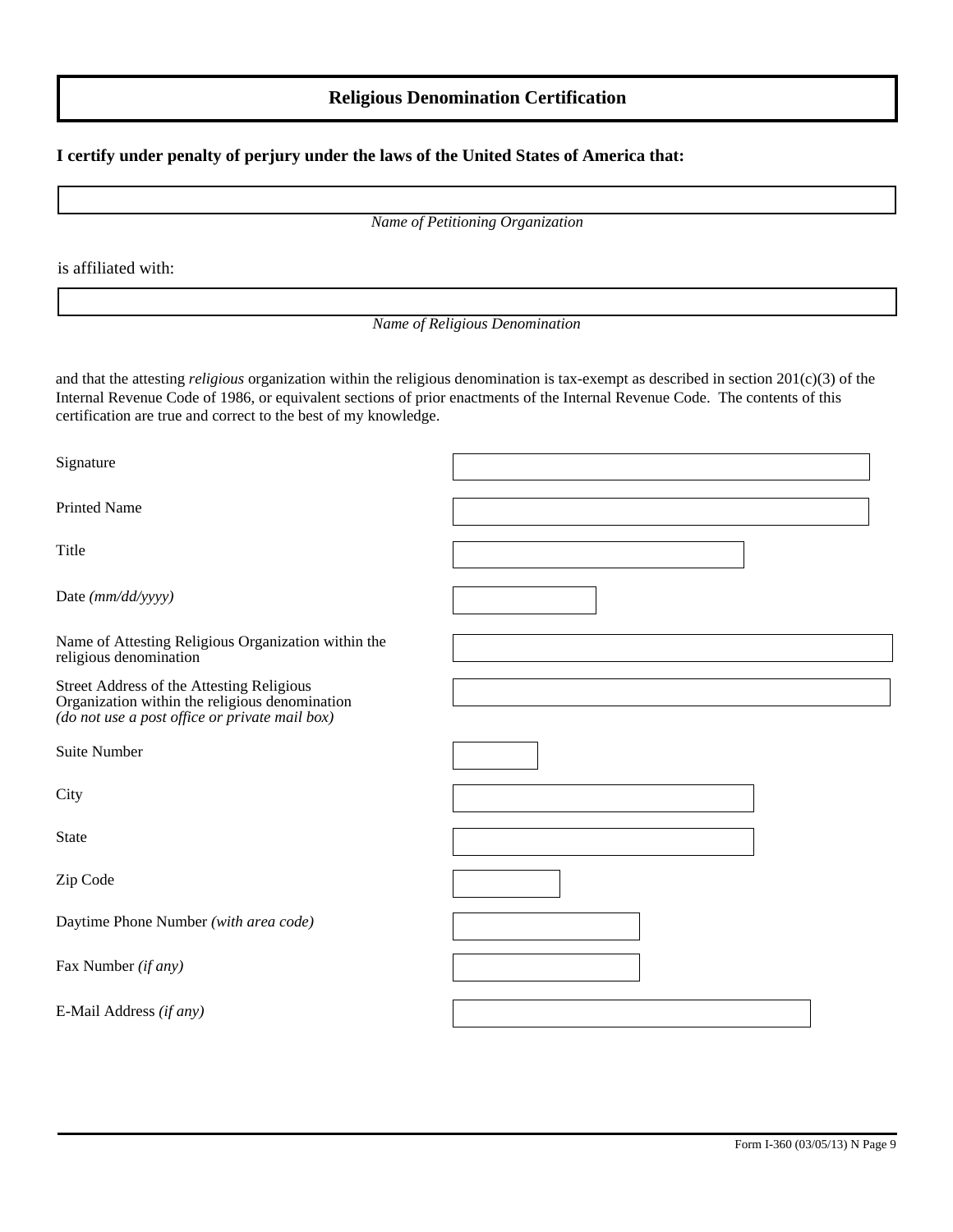## **Part 9. Information About the Spouse and Children of the Person for Whom This Petition Is Being Filed**  A widow/widower or a self-petitioning spouse of an abusive citizen or lawful permanent resident should also list the children of the deceased spouse or of the abuser. This includes biological and adopted children and stepchildren.

| 1a. Family Name                   |                      | 1b. Given Name        |                                     | 1c. Middle Name |                 |
|-----------------------------------|----------------------|-----------------------|-------------------------------------|-----------------|-----------------|
| 1d. Date of Birth<br>(mm/dd/yyyy) | 1e. Country of Birth |                       | 1f. Relationship<br>Spouse<br>Child |                 | 1g. A-Number    |
| 2a. Family Name                   |                      | 2b. Given Name        |                                     |                 | 2c. Middle Name |
|                                   |                      |                       |                                     |                 |                 |
| 2d. Date of Birth<br>(mm/dd/yyyy) | 2e. Country of Birth |                       | 2f. Relationship<br>Child           |                 | 2g. A-Number    |
| 3a. Family Name                   |                      | 3b. Given Name        |                                     |                 | 3c. Middle Name |
|                                   |                      |                       |                                     |                 |                 |
| 3d. Date of Birth<br>(mm/dd/yyyy) | 3e. Country of Birth |                       | 3f. Relationship<br>Child           |                 | 3g. A-Number    |
| 4a. Family Name                   |                      | 4b. Given Name        |                                     |                 | 4c. Middle Name |
|                                   |                      |                       |                                     |                 |                 |
| 4d. Date of Birth<br>(mm/dd/yyyy) | 4e. Country of Birth |                       | 4f. Relationship<br>Child           |                 | 4g. A-Number    |
|                                   |                      |                       |                                     |                 |                 |
| 5a. Family Name                   |                      | <b>5b.</b> Given Name |                                     |                 | 5c. Middle Name |
| 5d. Date of Birth<br>(mm/dd/yyyy) | 5e. Country of Birth |                       | 5f. Relationship<br>Child           |                 | 5g. A-Number    |
|                                   |                      |                       |                                     |                 |                 |
| 6a. Family Name                   |                      | 6b. Given Name        |                                     |                 | 6c. Middle Name |
| 6d. Date of Birth<br>(mm/dd/yyyy) | 6e. Country of Birth |                       | 6f. Relationship<br>Child           |                 | 6g. A-Number    |
|                                   |                      |                       |                                     |                 |                 |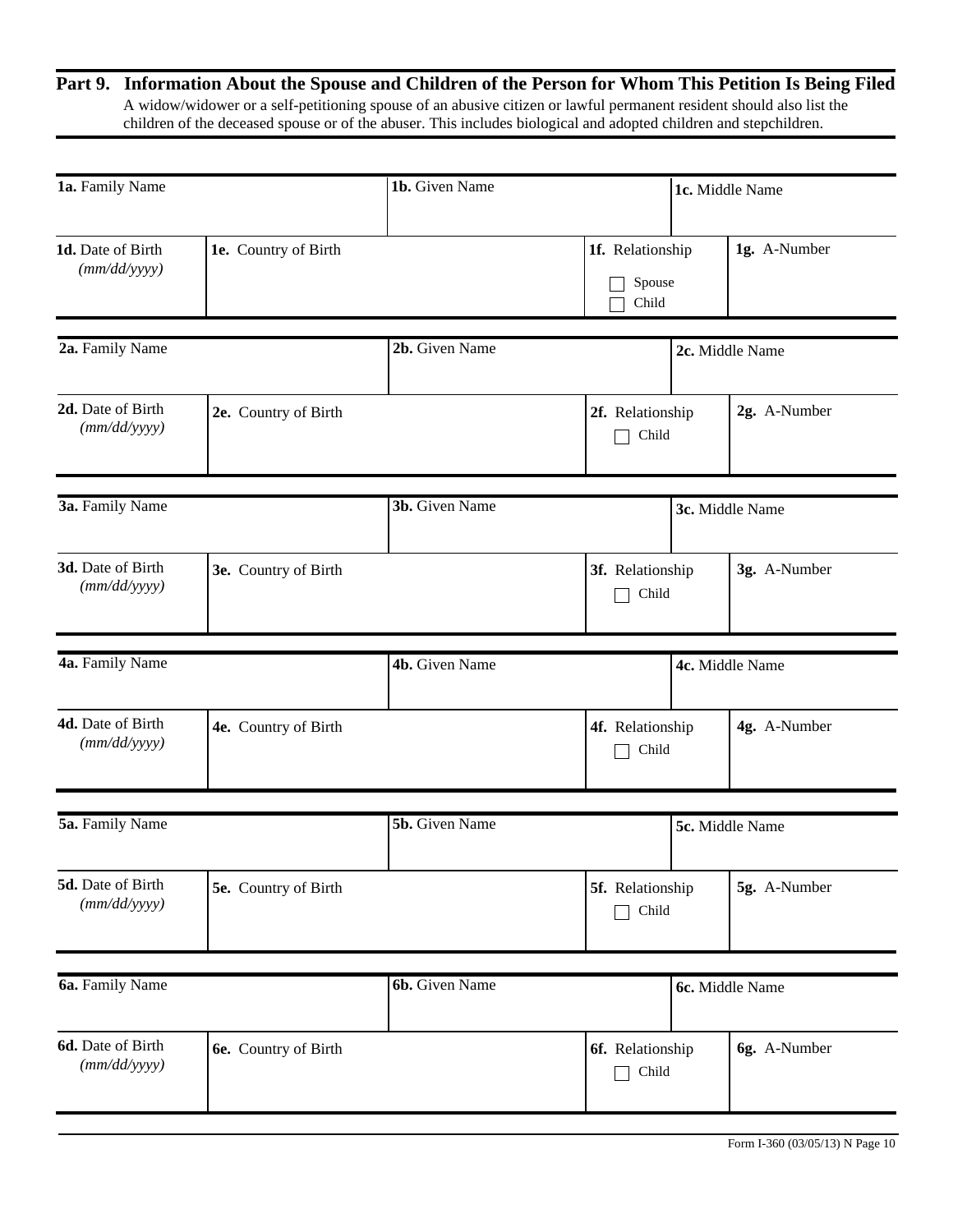## **Part 9. Information About the Spouse and Children of the Person for Whom This Petition Is Being Filed** *(Continued)*

 A widow/widower or a self-petitioning spouse of an abusive citizen or lawful permanent resident should also list the children of the deceased spouse or of the abuser. This includes biological and adopted children and stepchildren.

| 7a. Family Name                   |                      | 7b. Given Name |                           | 7c. Middle Name |  |
|-----------------------------------|----------------------|----------------|---------------------------|-----------------|--|
| 7d. Date of Birth<br>(mm/dd/yyyy) | 7e. Country of Birth |                | 7f. Relationship<br>Child | 7g. A-Number    |  |
| 8a. Family Name                   |                      | 8b. Given Name |                           | 8c. Middle Name |  |
| 8d. Date of Birth<br>(mm/dd/yyyy) | 8e. Country of Birth |                | 8f. Relationship<br>Child | 8g. A-Number    |  |
| 9a. Family Name                   |                      | 9b. Given Name |                           | 9c. Middle Name |  |
| 9d. Date of Birth<br>(mm/dd/yyyy) | 9e. Country of Birth |                | 9f. Relationship<br>Child | 9g. A-Number    |  |

## **Part 10. Signature**

*Read the information on penalties in the instructions before completing this part. If you will be filing this petition at a USCIS office in the United States, sign below. If you will be filing it at a U.S. consulate or USCIS office overseas, sign in front of a USCIS or consular official.*

I certify, or if outside the United States, I swear or affirm, under penalty of perjury under the laws of the United States of America, that this petition and the evidence submitted with it is all true and correct. If filing this on behalf of an organization, I certify that I am empowered to do so by that organization. I authorize the release of any information from my records, or from the petitioning organization's records, that U.S. Citizenship and Immigration Services needs to determine eligibility for the benefit being sought.

| <b>Signature</b>                                  | Date              | Daytime Phone Number<br>Extension<br>- |
|---------------------------------------------------|-------------------|----------------------------------------|
| E-Mail Address                                    |                   | Mobile Phone Number<br>-               |
| <b>Signature of USCIS</b><br>or Consular Official | <b>Print Name</b> | Date                                   |

**NOTE**: If you do not completely fill out this petition or fail to submit required documents listed in the instructions, the person(s) filed for may not be found eligible for a requested benefit, and the petition may be denied.